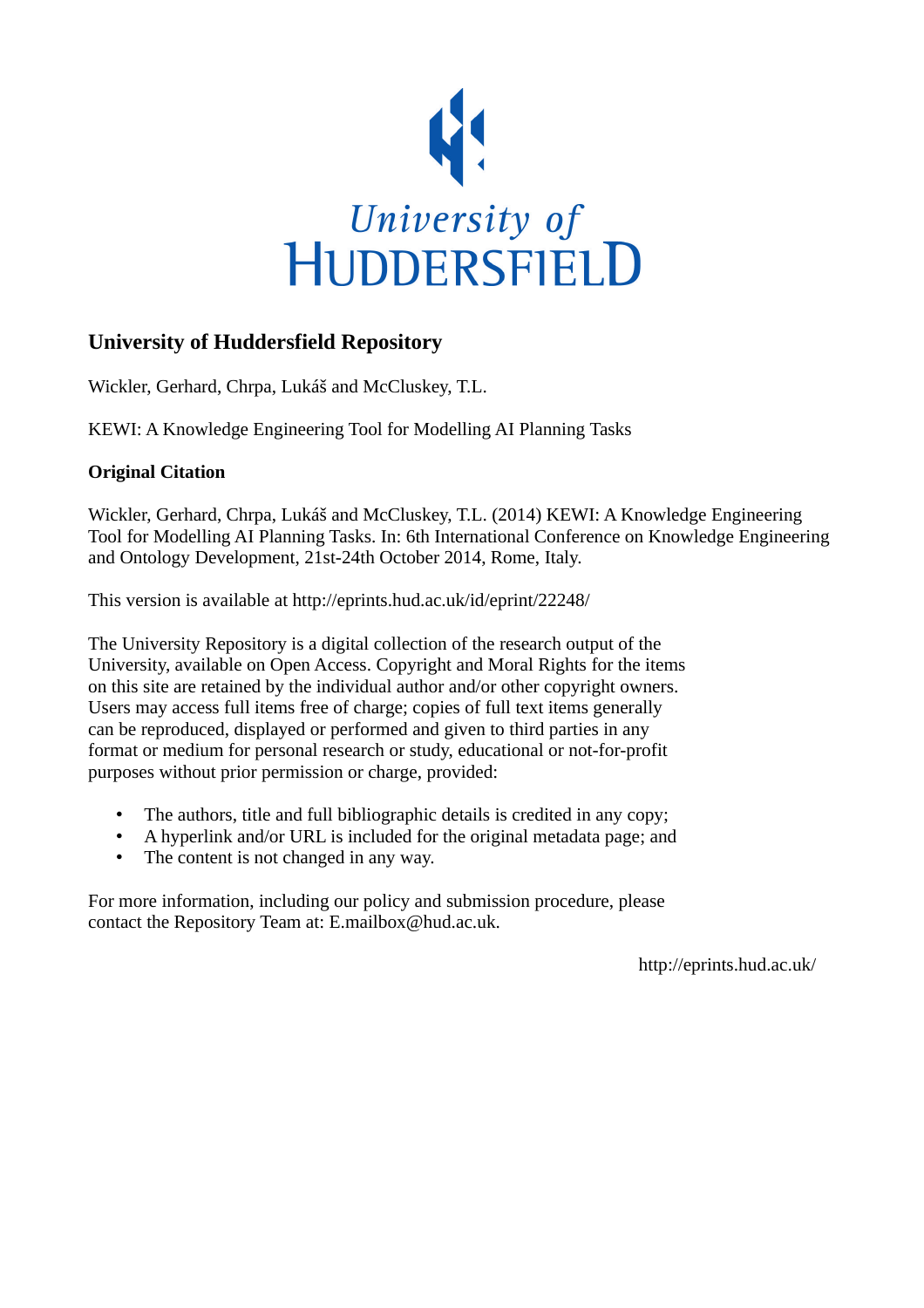# KEWI: A Knowledge Engineering Tool for Modelling AI Planning Tasks

Gerhard Wickler<sup>1</sup>, Lukáš Chrpa<sup>2</sup> and Thomas Leo McCluskey<sup>2</sup>

<sup>1</sup>*Artificial Intelligence Applications Institute, School of Informatics, University of Edinburgh, UK*

<sup>2</sup>*PARK Research Group, School of Computing and Engineering, University of Huddersfield, UK g.wickler@ed.ac.uk,* {*l.chrpa, t.l.mccluskey*}*@hud.ac.uk*

Keywords: Knowledge Engineering, Automated Planning

Abstract: This paper introduces the Knowledge Engineering Web Interface (KEWI) which primarily aims to be used for modelling automated planning tasks in a semi-formal framework. The conceptual model used to represent the declarative and procedural knowledge in KEWI is described formally. The model consists of three layers: a rich ontology, a model of basic actions, and more complex methods. It is this structured conceptual model based on the rich ontology that facilitates knowledge engineering. The focus of this paper is to show how the *central knowledge model* used in KEWI differs from a model directly encoded in PDDL, the language accepted by most existing planning engines. Specifically, the rich ontology enables a more concise and natural style of representation. For operational use, KEWI automatically generates PDDL. Initial experiments show that the generated PDDL can be processed by a planner without incurring significant drawbacks.

## 1 INTRODUCTION

Domain-independent planning has grown significantly in recent years mainly thanks to the International Planning Competition (IPC). Besides many advanced planning engines, PDDL, a de-facto standard language family for describing planning domains and problems, has been developed. However, encoding domain and problem models in PDDL requires a lot of specific expertise and thus it is very challenging for a non-expert to use planning engines in applications.

This paper concerns the use of AI planning technology in an organisation where (i) non-planning experts are required to encode knowledge (ii) the knowledge base is to be used for more than one planning and scheduling task (iii) it is maintained by several personnel over a long period of time, and (iv) it may have a range of potentially unanticipated uses in the future. The first concern has been a major obstacle to using AI-based tools which input formal representations, in that the expertise required to encode such representations has only been possessed by planning experts (e.g. as in NASA's applications (Ai-Chang et al., 2004)). The other concerns are often not covered in the planning literature: in real applications the knowledge encoding is a valuable, general asset, and one that requires a much richer conceptual representation than, for example is accorded by planner-input languages such as PDDL.

As far as we are aware, very few collaborative, domain-expert-usable, knowledge acquisition interfaces are available that are aimed at supporting the harvesting of planning knowledge within a rich language for use in a number of planning-related applications. After initial acquisition, the validation, verification, maintenance and evolution of such knowledge is of prime importance, as the knowledge base is a valuable asset to an organisation.

This paper introduces the Knowledge Engineering Web Interface (KEWI), which aims to enable the acquisition and modelling of knowledge necessary for use with automated plan generation tools. Here we detail the theoretical aspects of KEWI, and evaluate it using a well-understood planning domain.

## 2 RELATED WORK

A small number of frameworks exist that support the formalisation of planning knowledge in shared webbased systems. Usually, such frameworks build on existing Web 2.0 technologies such as a wiki. A wiki that supports procedural knowledge is available at wikihow.com, but the knowledge remains essentially informal. A system that uses a similar approach, namely, representing procedural knowledge in a wiki is CoScripter (Leshed et al., 2008). However, their representation is not based on AI planning and thus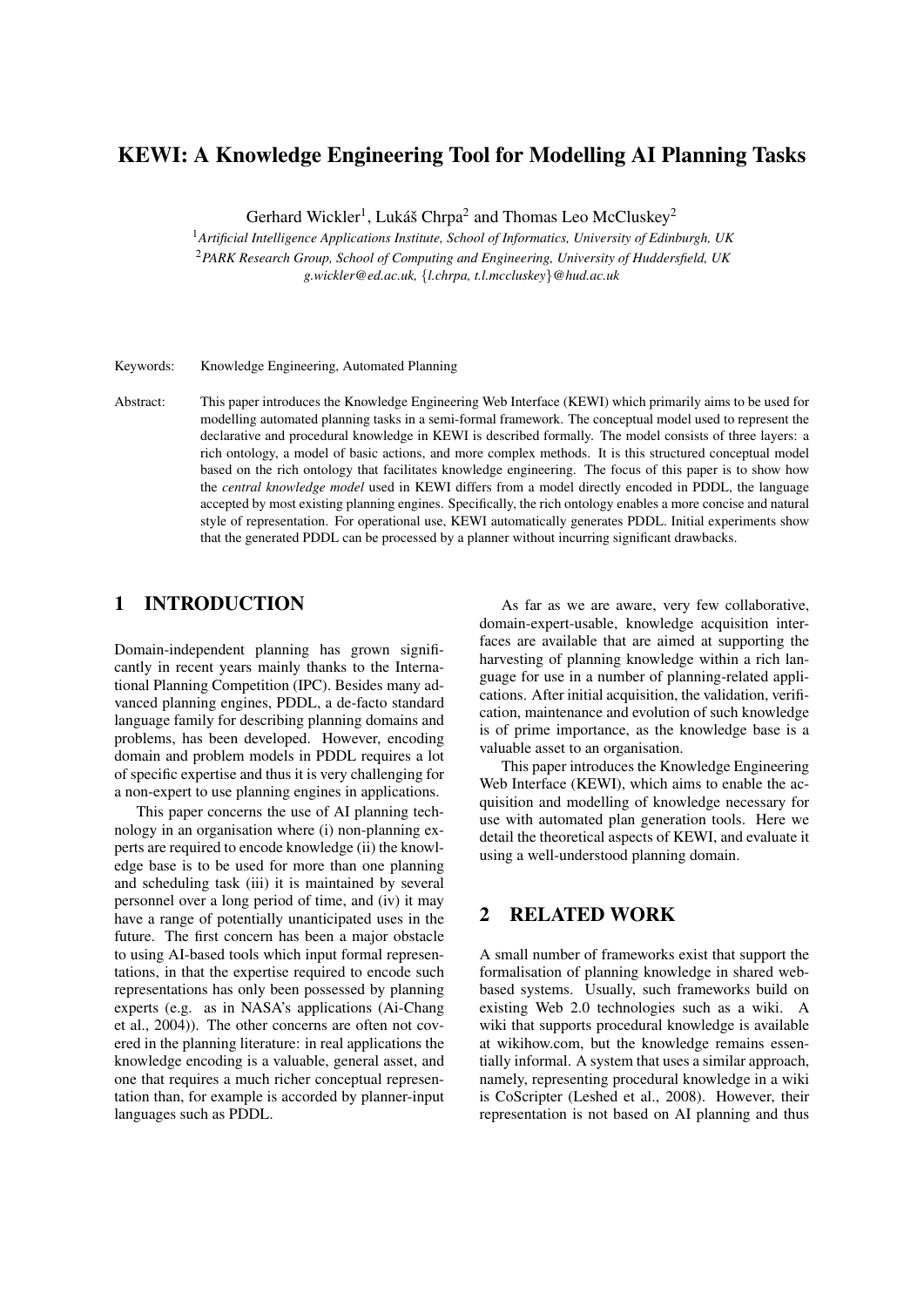does not support the automated composition of procedures. More recently, an AI-based representation has been used in OpenVCE (Wickler et al., 2013).

There have been several attempts to create general, user-friendly development environments for planning domain models, but they tend to be limited in the expressiveness of their underlying formalism. The Graphical Interface for Planning with Objects (GIPO) (Simpson et al., 2007) is based on objectcentred languages *OCL* and *OCLh*. These formal languages exploit the idea that a set of possible states of objects are defined first, before action (operator) definition (McCluskey and Kitchin, 1998). This gives the concept of a *world state* consisting of a set of states of objects, satisfying given constraints. GIPO uses a number of consistency checks such as if the object's class hierarchy is consistent, object state descriptions satisfy invariants, predicate structures and action schema are mutually consistent and task specifications are consistent with the domain model. Such consistency checking guarantees that some types of errors can be prevented, in contrast to ad-hoc methods such as hand crafting.

itSIMPLE (Vaquero et al., 2012) provides a graphical environment that enables knowledge engineers to model planning domain models by using the Unified Modelling Language (UML). Object classes, predicates, action schema are modelled by UML diagrams allowing users to 'visualise' domain models which makes the modelling process easier. itSimple incorporates a model checking tool based on Petri Nets that are used to check invariants or analyse dynamic aspects of the domain models such as deadlocks.

The Extensible Universal Remote Operations Planning Architecture (EUROPA) (Barreiro et al., 2012), is an integrated platform for AI planning and scheduling, constraint programming and optimisation. This platform is designed to handle complex real-world problems, and the platform has been used in some of NASA's missions. EUROPA supports two representation languages, NDDL and ANML (Smith et al., 2008), however, PDDL is not supported.

Besides these tools, it is also good to mention VIZ (Vodrážka and Chrpa, 2010), a simplistic tool inspired by itSimple, and PDDL Studio (Plch et al., 2012), an editor which provides users a support by, for instance, identifying syntax errors or highlighting components of PDDL.

In the field of Knowledge Engineering, methodologies have been developed which centre on the creation of a precise, declarative and detailed model of the area of knowledge to be engineered, in contrast to earlier expert systems approaches which appeared to focus on the "transfer" expertise at a more super-

ficial level. This "expertise model" contains a mix of knowledge about the "problem solving method" needed within the application and the declarative knowledge about the application. Often a key rationale for knowledge engineering is to create declarative representations of an area to act as a formalised part of some requirements, making explicit what hitherto has been implicit in code, or explicit but in documents. Knowledge Engineering modelling frameworks arose out of this, such as CommonKADS (Schreiber et al., 1999), which were based on a deep modelling of an area of expertise, and emphasising a life-cycle of this model. The "knowledge model" within CommonKADS, which contains a formal encoding of task knowledge, such as problem statement(s), as well as domain knowledge, is similar to the kind of knowledge captured in KEWI. Unlike KEWI however, this model was expected to be created by knowledge engineers rather than domain experts and users.

## 2.1 AI Planning

The primary aim for KEWI is to ease the formalisation of procedural knowledge, allowing domain experts to encode their knowledge themselves, rather than knowledge engineers having to elicit the knowledge before they formalise it into a representation. We formally describe the conceptual model which consists of three layers: a rich ontology, a model of basic actions, and more complex methods. KEWI is object-centred and allows for a richer representation of knowledge than PDDL. It is more compact and more expressive which means models are easier to maintain, especially for a user who is not an expert in AI planning. KEWI's internal representation can be exported to PDDL and hence standard planning engines can be applied to solve planning problems modelled in KEWI. We demonstrate that PDDL models exported from KEWI are comparable to hand coded ones.

AI planning deals with the problem of finding a sequences of actions transforming the environment from a given initial state to a desired goal state (Ghallab et al., 2004). *Actions* are defined via their preconditions and effects. An action is *applicable* in a given state if and only if its precondition holds in that state. Effects of an action denote how a state where the action is applied will change. A *planning domain model* consists of a set of predicates and/or fluents describing the environment and a set of actions modifying the environment. A *planning problem* consists of a planning domain model, set of objects, an initial state and a set of goal conditions.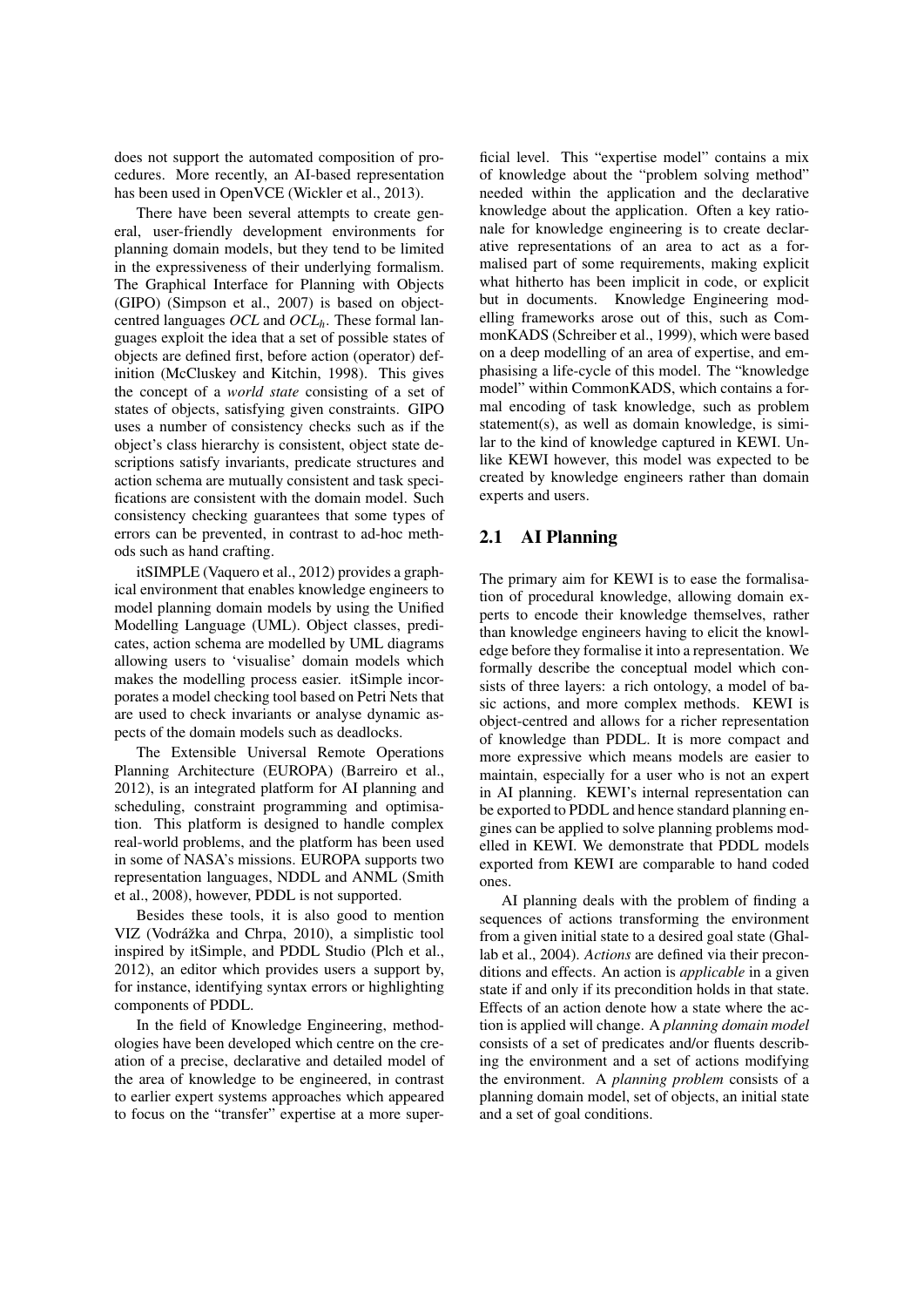

Figure 1: An architecture of KEWI.

# 3 CONCEPTUAL MODEL OF KEWI

KEWI is a tool for encoding domain knowledge mainly by experts in the application area rather than AI planning experts. The idea behind KEWI is to provide a user-friendly environment as well as a language which is easier to follow, especially for users who are not AI planning experts. A high-level architecture of KEWI is depicted in figure 1. Encoded knowledge can be exported into the domain and problem description in PDDL on which standard planning engines can be applied. Hence, the user does not have to understand, or even be aware, of any PDDL encodings.

A language in which domain knowledge is encoded in KEWI has three parts, which are explained in the following subsections. First, a rich domain ontology is defined. The domain ontology consists of definitions of classes of objects, hierarchies of classes and relations between objects. Second, action types are defined in terms of their action name, logical preconditions and effects. Third, methods define ways in which high-level task can be broken down into lowerlevel activities, a so-called task network which includes explicit ordering constraints.

## 3.1 Ontology: Concepts, Relations and **Properties**

Ontological elements are usually divided into concepts and instances. Typically, the concepts are defined in a planning domain whereas the instances are defined in a planning problem. Since our focus for KEWI is on planning domains we shall mostly deal with concepts here.

#### 3.1.1 Concepts

A concept is represented by a unique symbol in KEWI. The formal definition of a concept is given by its super-class symbol and by a set of role constraints that define how instances of the concept may be related to other concepts. In KEWI, the definition of a concept also includes other, informal elements that are not used for formal reasoning. However, the knowledge engineering value of such informal elements must not be underestimated, much like the comments in programming often are vital for code to be understandable.

Definition 1 (KEWI Concept). *A concept C in KEWI is a pair*  $\langle C^{sup}, R \rangle$ *, where:* 

- *C sup is the direct super-concept of C and*
- *R* is a set of role constraints of the form  $\langle r, n, C' \rangle$ *where r is a symbolic role name, C*<sup>0</sup> *is a concept (denoting the role filler type), and n is a range* [*nmin*,*nmax*] *constraining the number of different instances to play that role.*

We assume that there exists a unique root concept often referred to as *object* or *thing* that acts as the implicit super-concept for those concepts that do not have an explicit super-concept defined in the same planing domain. Thus, a concept *C* may be defined as  $\langle \triangle, R \rangle$ , meaning its super concept is implicit. This implicit super-concept has no role constraints attached.

For example, in the Dock Worker Robot (DWR) domain (Ghallab et al., 2004), the concepts container and pallet could be defined with the super-concept stackable, whereas the concept crane could be defined as a root concept with no super-concept (implicitly:  $\triangle$ ). A role constraint can be used to define that a crane can hold at most one container as follows:  $\langle \text{holds},[0,1], \text{ container} \rangle$ .

Since super-concepts are also concepts, we can write a concept *C* as  $\langle \langle \langle \Delta, R_n \rangle, \ldots, R_2 \rangle, R_1 \rangle$ . Then we can refer to all the role constraints associated with *C* as  $R^* = R_n \cup ... \cup R_2 \cup R_1$ , that is, the role constraints that appear in the definition of  $C$ , the role constraints in its direct super-concept, the role constraints in its super-concepts super-concept, etc.

The reason for introducing this simple ontology of concepts is that we can now constrain the set of possible world states based on the role constraints. States are defined as sets of ground, first-order atoms over some function-free language *L*. This language shall contain symbols to denote each instance of a concept defined in the ontology  $(c_1, \ldots, c_L)$  where the type function  $\tau$  maps each instance  $c_i$  to its type  $C$ , a concept in the ontology. The relation symbols of *L* are defined through the role constraints.

**Definition 2** (Relations in *L*). Let  $\langle r, n, C' \rangle$  be a role *constraint of some concept C. Then the first-order language L that can be used to write ground atoms in a state contains a binary relation*  $C.r \subseteq C \times C'.$ 

In what follows we shall extend the language to include further relation symbols, but for now these relations defined by the ontology are all the relations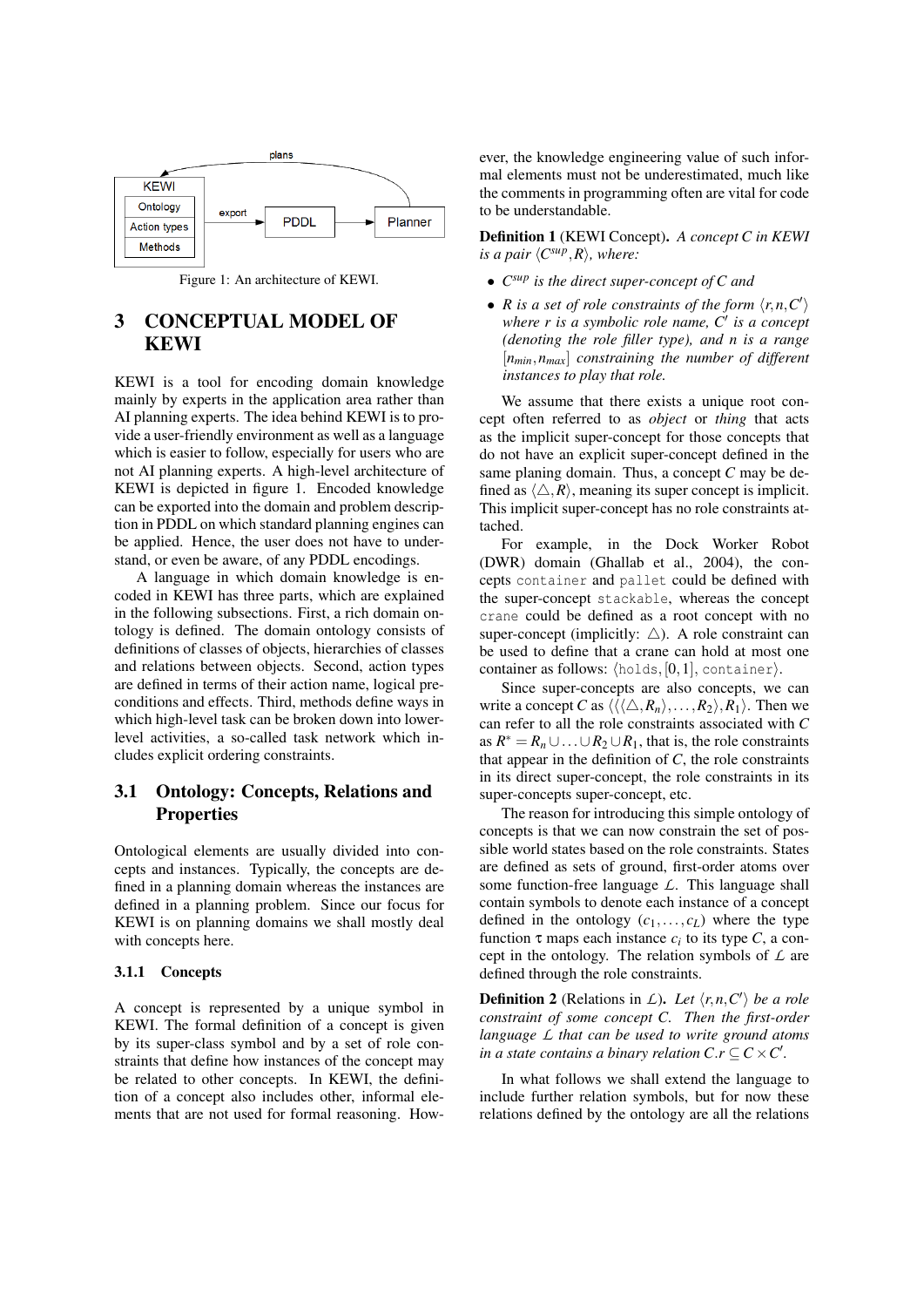that may occur in a state. The reason why the relation name is a combination of the concept and the role is simply to disambiguate between roles of the same name but defined in different concepts. Where all role names are unique the concept may be omitted.

We can now define what it means for a state to be valid with respect to an ontology defined as a set of KEWI concepts. Essentially, for a state to be valid, every instance mentioned in the state must respect all the role constraints associated with the concepts to which the instance belongs. Since role constraints are constraints on the number of possible role fillers we need to be able to count these.

Definition 3 (Role Fillers). *Let s be a state, that is, a set of ground atoms over objects c*1,..., *c<sup>L</sup> using the relations in L. Let*  $\langle r, n, C' \rangle$  *be a role constraint of some concept C. Then we define vals*<sub>*s*</sub>( $C.r, c_i$ ) =  ${c_f | C.r(c_i, c_f) \in s}, c_i \in C, c_f \in C'$ , that is, the set of *all constants that play role r for c<sup>i</sup> in s.*

Definition 4 (Valid State). *Let C be a KEWI concept. Then a state s is valid if, for any instance c<sup>i</sup> of C and any role constraint*  $\langle r, n, C' \rangle$  *of C or one of its (direct and indirect) super-concepts, the number of ground atoms*  $a = C.r(c_i, *)$  *must be in the range*  $[n_{min}, n_{max}]$ *,*  $i.e.$   $n_{min} \leq |vals_s(C.r, c_i)| \leq n_{max}$ .

Thus, a concept definition defines a set of role constraints which can be interpreted as relations in a world state. The numeric range defines how many ground instances we may find in a valid state. This is the core of the ontological model used in KEWI.

For example, let k1 be a crane and ca be a container. Then a state may contain a ground atom crane.holds(k1,ca). If a state contains this atom, it may not contain another one using the same relation and k1 as the first argument.

#### 3.1.2 Relations

While the relations defined through the concepts in KEWI provide a strong ontological underpinning for the representation, there are often situations where other relations are more natural, e.g. to relate more than two concepts to each other, or where a relation does not belong to a concept. In this case relations can be defined by declaring number and types (concepts) of the expected arguments.

Definition 5 (Relations in *L*). *A relation may be defined by a role constraint as described above, or it may be a relation symbol followed by an appropriate number of constants. The signature of a relation R is defined as*  $C_1 \times \ldots \times C_R$  *where*  $C_i$  *defines the type of the ith argument.*

A valid state may contain any number of ground instances of these relations. As long as the types of

the constants in the ground atoms agree with the signature of the relation, the state that contains this atom may be valid.

### 3.1.3 Properties

In reality, we distinguish three different types of role constraints: *related classes* for defining arbitrary relations between concepts, *related parts* which can be used to define a "part-of" hierarchy between concepts, and *properties* which relate instances to property values.

The first two are equivalent in the sense that they relate objects to each other. However, properties usually relate objects to values, e.g. an object may be of a given colour. While it often makes sense to distinguish all instances of a concept, this is not true for properties. While the paint that covers one container may not be the same paint that covers another, the colour may be the same. To allow for the representations of properties in KEWI, we allow for the definition of properties with enumerated values.

#### Definition 6 (Properties). *A property P is defined as a set of constant values*  $\{p_1, \ldots, p_P\}$ .

It is easy to see that the above definitions relating to role constraints and other relations can be extended to allow properties in place of concepts and property values in place of instances. A minor caveat is that property values are usually defined as part of a planning domain, whereas instances are usually given in a planning problem.

## 3.2 Action Types

Action types in KEWI are specified using an operator name with typed arguments, a set of preconditions, and a set of effects. This high-level conceptualisation of action types is of course very common in AI planning formalisms. KEWI's representation is closely linked with the ontology, however. This will enable a number of features that allow for a more concise representation, allowing to reduce the redundancy contained in many PDDL planning domains.

#### 3.2.1 Object References

In many action representations it is necessary to introduce one variable for each object that is somehow involved in the execution of an action. This variable is declared as one of the typed arguments of the action type. The variable can then be used in the preconditions and effects to consistently refer to the same objects and express conditions on this object.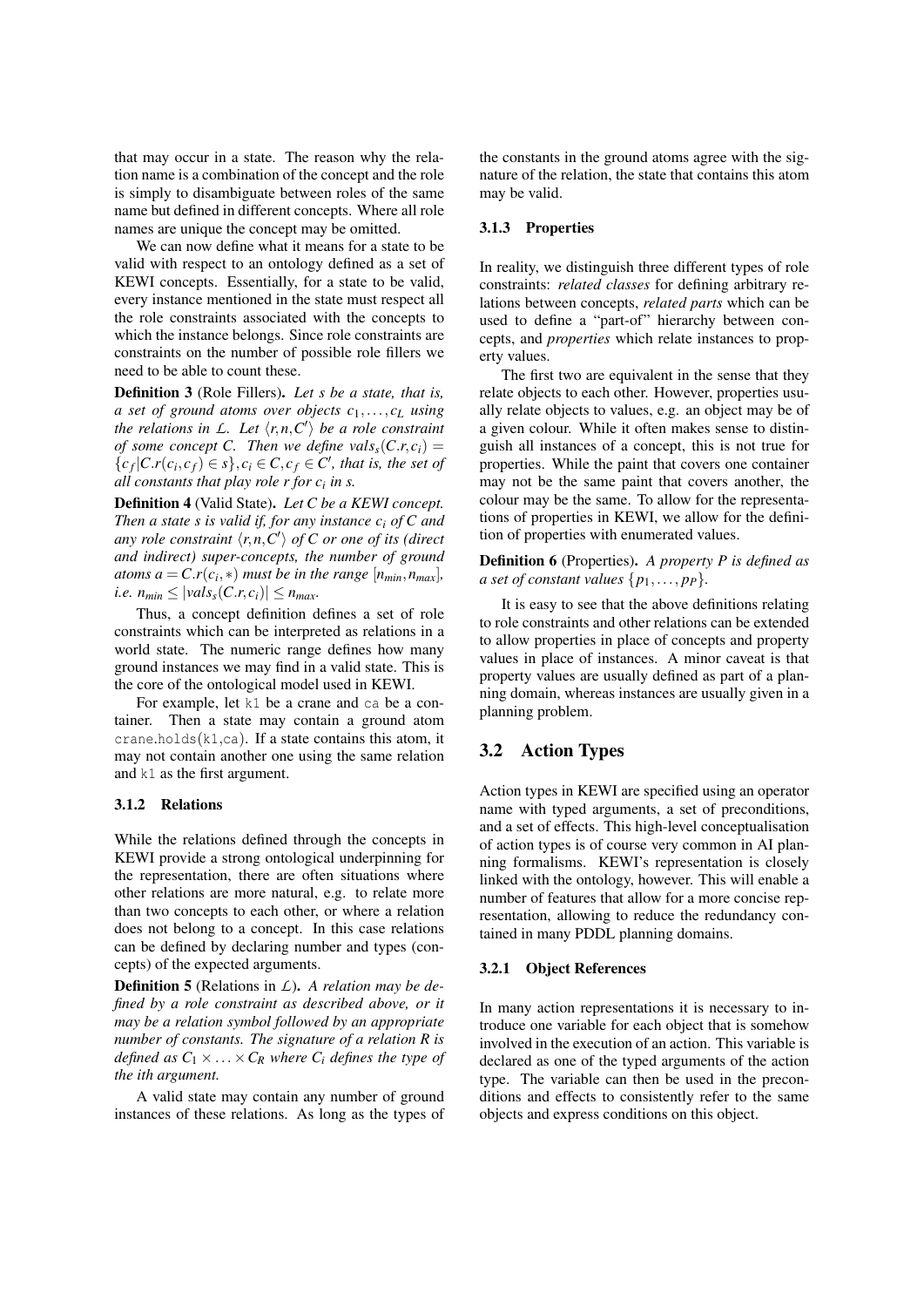Sometimes, an action type may need to refer to specific constants in its preconditions or effects. In this case, the unique symbol can be used to identify a specific instance. In the example above, k1 was used to refer to a crane and ca to refer to a container. In most planning domains, operator definitions do not refer to specific objects, but constants may be used as values of properties.

In addition to variables and constants, KEWI also allows a limited set of function terms to be used to refer to objects in an action type's preconditions and effects. Not surprisingly, this is closely linked with the ontology, specifically with the role constraints that specify a maximum of one in their range.

**Definition 7** (Function Terms). Let  $\langle r, n, C' \rangle$  be a role *constraint of some concept* C where  $n_{max} = 1$ *. Then we shall permit the use of function terms of the form C*.*r*(*t*) *in preconditions and effects, where t can again be an arbitrary term (constant, variable, or function term*) of type  $\overline{C}$ <sup>'</sup>.

*Let s be a valid state, that is, a set of ground atoms over objects*  $c_1, \ldots, c_l$  *using the relations in*  $\mathcal{L}$ *. Then the constant represented by the function term*  $C.r(c_i)$ *is:*

- $c_j$  if vals<sub>s</sub>(*C.r*,  $c_i$ ) = { $c_j$ }*, or*
- nothing  $(\perp)$  if vals<sub>*s*</sub></sub> $(C.r, c_i) = \emptyset$ .

Note that the set  $vals_s(C.r, c_i)$  can contain at most one element in any valid state. If it contains an element, this element is the value of the function term. Otherwise a new symbol that must not be one of the constants  $c_1, \ldots, c_l$  will be used to denote that the function term has no value. This new constant nothing may also be used in preconditions as described below.

The basic idea behind function terms is that they allow the knowledge representation to be more concise; it is no longer necessary to introduce a variable for each object. Also, this style of representation may be more natural, e.g. to refer to the container held by a crane as  $crane.holds(k1)$  meaning "whatever crane k1 holds", where the role constraint tells us this must be a container. As a side effect, the generation of a fully ground planning problem could be simpler,given the potentially reduced number of action parameters.

Interestingly, a step in this direction was already proposed in PDDL 1, in which some variables were declared as parameters and others as "local" variables inside an operator. However, with no numeric constraints on role fillers or any other type of relation, it is difficult to make use of such variables in a consistent way. Similarly, state-variable representations (Jonsson and Bäckström, 1998) exploit the uniqueness of a value. However, this was restricted to the case where *nmin* and *nmax* both must be one.

#### 3.2.2 Condition Types

The atomic expressions that can be used in preconditions and effects can be divided into two categories. Firstly, there are the explicitly defined relations. These are identical in meaning and use to PDDL and thus, there is no need to discuss these further. Secondly, there are the relations based on role constraints which have the same form as such atoms in states, except that they need not be ground.

Definition 8 (Satisfied Atoms). *Let s be a valid state over objects*  $c_1, \ldots, c_l$ *. Then a ground atom a is satisfied in s (denoted s*  $\models$  *a) if and only if:* 

- *a is of the form*  $C.r(c_i, c_j)$  *and*  $a \in s$ *, or*
- *a is of the form*  $R(c_{i_1}, \ldots, c_{i_R})$  *and*  $a \in s$ *, or*
- *a is of the form*  $C.r(c_i, \perp)$  *and vals<sub>s</sub>*( $C.r, c_i$ ) = 0.

The first two cases are in line with the standard semantics, whereas the the last case is new and lets us express that no role filler for a given instance exists in a given state. Note that the semantics of atoms that use the symbol nothing in any other place than as a role filler are never satisfied in any state.

The above definition can now be used to define when an action is applicable in a state.

Definition 9 (Action Applicability). *Let s be a valid state and act be an action, i.e. a ground instance of an action type with atomic preconditions*  $p_1, \ldots, p_a$ . *Then act is applicable in s if and only if every precondition is satisfied in s:*  $\forall p \in p_1, \ldots, p_a : s \models p$ .

This concludes the semantics of atoms used in preconditions. Atoms used in effects describe how the state of the world changes when an action is applied. This is usually described by the state transition function  $\gamma$  :  $S \times A \rightarrow S$ , i.e. it maps a state and an applicable action to a new state. Essentially,  $\gamma$  modifies the given state by deleting some atoms and adding some others. Which atoms are deleted and which are added depends on the effects of the action. If the action is not applicable the function is undefined.

Definition 10 (Effect Atoms). *Let s be a valid state and act be an action that is applicable in s. Then the successor state* γ(*s*,*a*) *is computed by:*

- *1. deleting all the atoms that are declared as negative effects of the action,*
- 2. for every positive effect  $C.r(c_i, c_j)$  for role con*straint*  $\langle r, n, C' \rangle$  *with*  $n = [n_{min}, 1]$ *, if*  $C$ *.r*(*c*<sub>*i*</sub>,*c*<sub>*k*</sub>)  $\in$  *s delete this atom, and*
- *3. add all the atoms that are declared as positive effects of the action.*

Following this definition allows for a declaration of actions using arbitrary relations and state-variables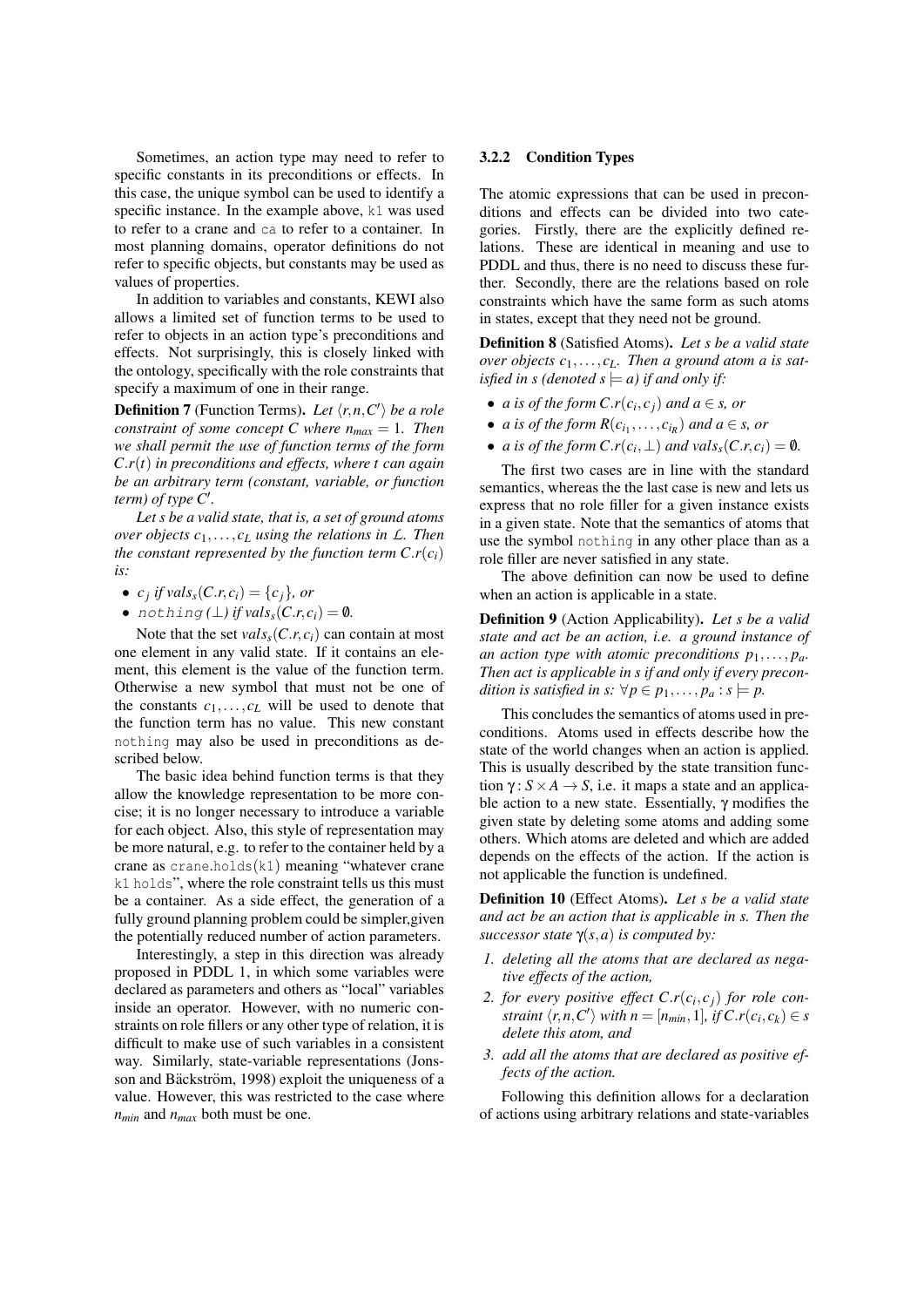that may have at most one value. The ontology, more specifically the numeric role constraints can be used to distinguish the two cases.

### 3.3 Methods

The definition of methods in KEWI is not yet finished. As the framework is at least partially applicationdriven, we may need to further refine the conceptual framework outlined (but not fully defined) below.

The approach adopted in KEWI follows standard HTN planning concepts: a method describes how a larger task can be broken down in into smaller tasks which, together, accomplish the larger task.

A method is defined by a method name with some parameters. The name usually suggests how something is to be done and the parameters have the same function as in action types; they are the objects that are used or manipulated during the instantiation of a method. Next, a method must declare the task that is accomplished by the method. This is defined by a task name usually describing what is to be done, and again some parameters. For primitive tasks, the task name will be equal to the name of an action type, in which case no further refinement is required. For non-primitive tasks, a method also includes a set of subtasks. In KEWI, the ordering constraints between subtasks are declared with the subtask, rather than as a separate component of the method. This is simply to aid readability without changing the expressiveness.

In addition, to these standard components, KEWI allows the specification of high-level effects and subgoal-subtasks. The aim here is to allow for a representation that supports flat, PDDL-like planning domains as well as hierarchical planning domains.

When a method declares that it achieves a highlevel effect, then every decomposition of this method must result in an action sequence which will achieve the high-level effect after the last action of the sequence has been completed. This could allow a planner to use a method as if it was an action in a backward search. An alternative view is that such a method functions as a macro action type in the domain.

A method may also include subtasks that are effectively subgoals. For example, the subtask "achieve  $C.r(c_i, c_j)$ " may be used to state that at the corresponding point in the subtask the condition  $C.r(c_i, c_j)$ must hold in the state. The idea being that a planner may revert to flat planning (such as state-space search) to find actions to be inserted into the plan at this point, until the subgoal is achieved.

This mixed approach is not new and has been used in practical planners like O-Plan (Currie and Tate, 1991). However, the semantics has not been formally defined for this approach, something we shall attempt in future work.

### 3.4 Export to PDDL

Given that most modern planners accept planning domains and problems in PDDL syntax as their input, one of the goals for KEWI was to provide a mechanism that exports the knowledge in KEWI to PDDL. Of course, this will not include the HTN methods as PDDL does not support hierarchical planning formalisms.

### 3.4.1 Function Terms

The first construct that must be removed from KEWI's representation are the function terms that may be used to refer to objects. In PDDL's preconditions and effects only variables (or symbols) may be used to refer to objects. The following function can be used to eliminate a function term of the form  $C.r(t)$  that occurs in an action type *O*'s preconditions or effects.

function eliminate-fterms $(C.r(t), O)$ if is-fterm(*t*) then eliminate-fterms(*t*,*O*)  $v \leftarrow$  get-variable( $C.r(t), O$ )

replace every  $C.r(t)$  in  $O$  by  $v$ 

The function first tests whether the argument to the given function term is itself a function term. If this the case, it has to be eliminated first. This guarantees that, for the remainder of the function *t* is either a variable or a symbol. We then use the function "get-variable" to identify a suitable variable that can replace the function term. Technically, this function may return a symbol, but the treatment is identical, which is why we shall not distinguish these cases here. The identification of a suitable variable then works as follows.

```
function get-variable(C.r(v),O)
  for every positive precondition p of O do
     if p = C.r(v, v') then
        if is-fterm(v') then
          eliminate-fterms(v', O)
        return v'retrieve \langle r, n, C' \rangle from C
  add new parameter v' of type C' to Oadd new precondition C.r(v, v') to Oreturn v'
```
This function first searches for an existing, positive precondition that identifies a value for the function. Since function terms may only be used for constraints that have at most one value, there can only be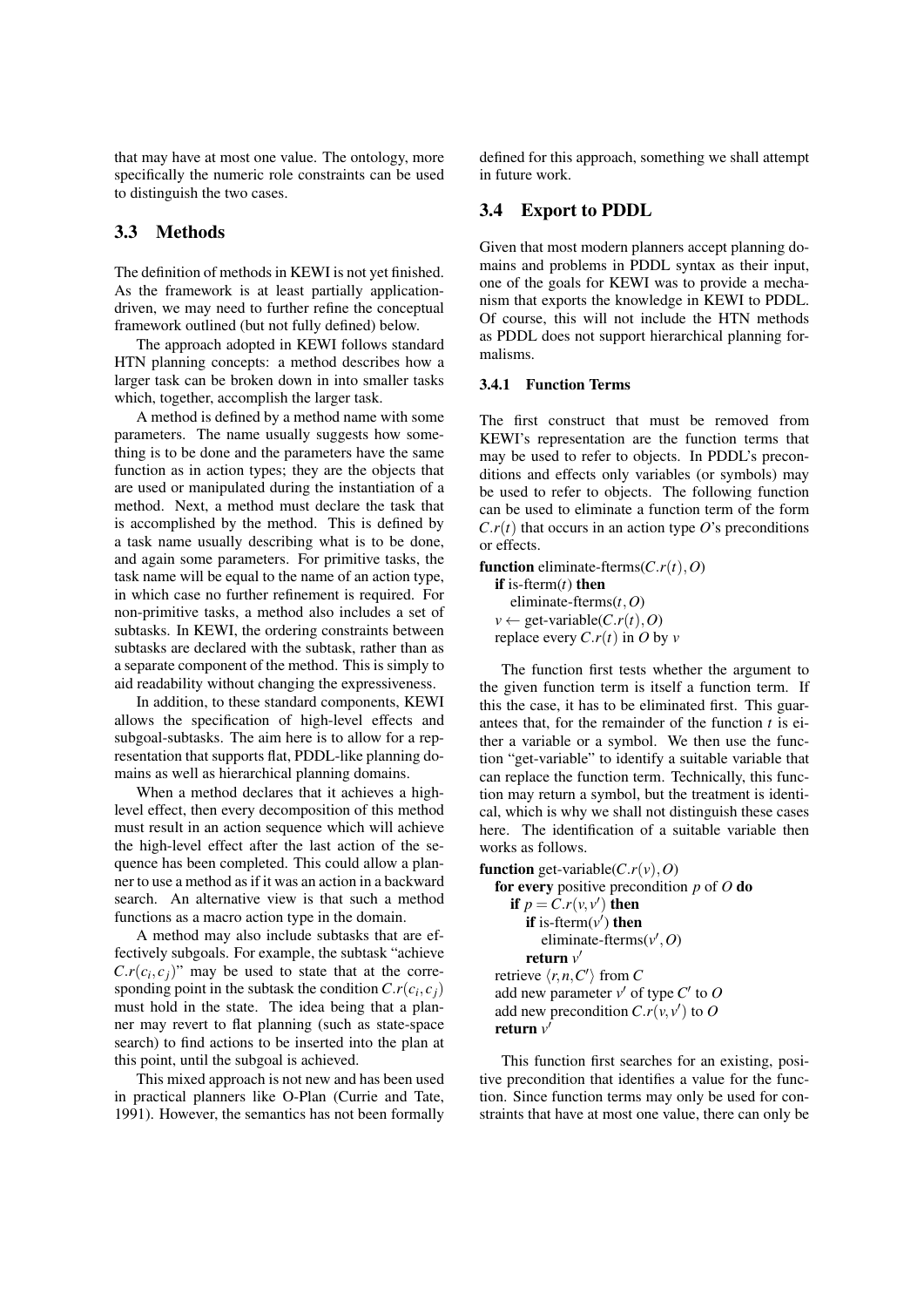at most one such precondition. If such a precondition exists, its role filler  $(v'$ , a variable or a symbol) may be used as the result. If no such precondition can be found, the function will create a new one and add it to the operator. To this end, a new parameter must be added to the action type, and to know the type of the variable we need to retrieve the role filler type from the role constraint. In practise, we also use the type name to generate a suitable variable name. Then a new precondition can be added that effectively binds the function to the role filler. And finally, the new variable may be returned.

#### 3.4.2 Handling **nothing**

The next construct that needs to be eliminated from the KEWI representation is any precondition that uses the role filler nothing. Note that this symbol does not occur in states and thus cannot be bound in traditional PDDL semantics. Simply adding this symbol to the state is not an option since other preconditions that require a specific value could then be unified with this state atom. For example, if we had an explicit atom that stated holds(k1, nothing) in our state, then the precondition holds(?k, ?c) of the load action type would be unifiable with this atom. An inequality precondition may solve this problem, but only if the planner can correctly handle inequalities. The alternative approach we have implemented in KEWI is described in the following algorithm.

```
function eliminate-nothing(O)
```
for every precondition  $p = C.r(v, \perp)$  do replace *p* with  $C.r. \perp (v)$ if *O* has an effect  $e = C.r(v, v')$ add another effect  $\neg C.r. \perp (v)$ 

The idea behind this approach is to use a new predicate to keep track of state-variables that have no values in a state. This is the purpose of the new predicate " $C.r. \perp$ ", indicating the role *r* of concept *C* has no filler for the given argument. This is a common approach in knowledge engineering for planning. For example, in the classic blocks world we find a "holds" relation for when a block is being held, and a predicate "hand-empty" for when no block is held.

The algorithm above uses this technique to replace all preconditions that have nothing as a role filler with a different precondition that expresses the nonexistence of the role filler. To maintain this condition, it will also be necessary to modify the effects accordingly. This is done by adding the negation of this new predicate to corresponding existing effects.

Since this is pseudo code, the algorithm actually omits a few details, e.g. the declaration of the new

predicate in the corresponding section of the PDDL domain, and the fact that the planning problem also needs to be modified to account for the new predicate. Both is fairly straight forward to implement.

#### 3.4.3 State-Variable Updates

Finally, the cases in which the value of a state-variable is simply changed needs to be handled. The approach we have adopted here is identical to the approach described in (Ghallab et al., 2004). That is, when an effect assigns a new value to a state-variable, e.g.  $C.r(v, v_{new})$ , we need to add a precondition to get the old value, e.g.  $C.r(v, v_{old})$ , and then we can use this value in a new negative effect to retract the old value:  $\neg C.r(v, v_{old})$ .

## 4 EVALUATION: THE DOCK WORKER ROBOTS DOMAIN

In this section we shall describe some experiences gained while re-engineering an existing and well understood planning domain, the dock worker robots (DWR) domain described in (Ghallab et al., 2004). Basically, a problem in this domain consists of a set of locations at which containers are piled into stacks. Cranes at these locations can move the containers around at the same location, and robots can be used to move containers between locations. The current state is a given configuration of containers in piles and the goal is usually to shift the containers to different piles.

## 4.1 Ontology

The original planning domain specified in PDDL defines a trivial ontology that consists of just the five types of objects that are involved in the actions as shown in figure 2. There is hierarchy and concepts are defined by name only. The text following a semicolon are comments and ignored by the reasoning engine.

Apart from the lack of any intensional knowledge about these types, this conceptualisation also does not use a separate type for the pallets that are at the bottom of each pile. In fact, a single pallet is declared as an instance of type container in the problem files and the same pallet is used at the bottom of every pile. This solution works in a planning engine but is clearly unsatisfactory from a knowledge engineering perspective.

The KEWI version of the domain we have developed is shown in figure 3 is obviously much richer. There is some hierarchical structure, e.g. the class stackable has two sub-classes, container and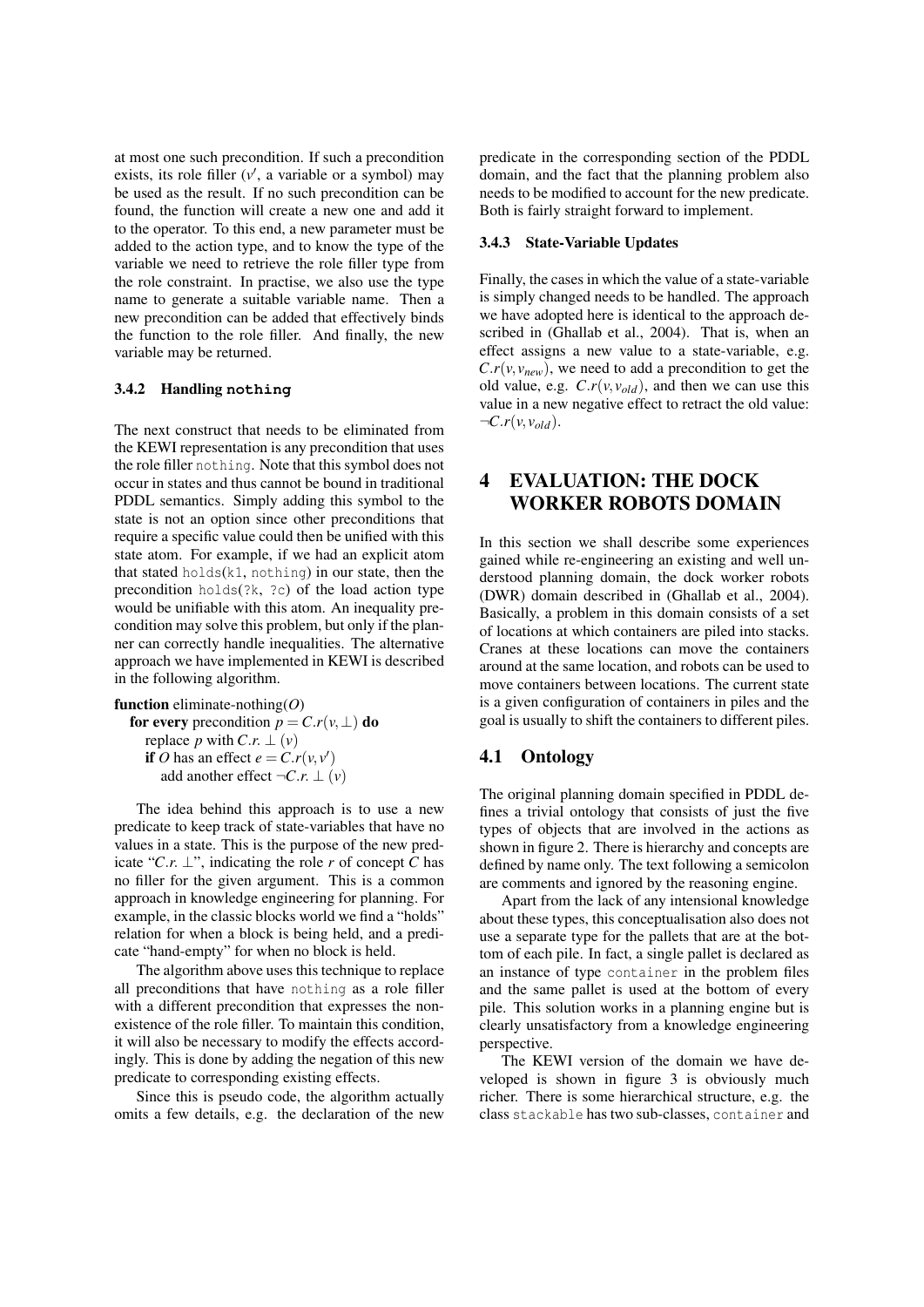| (:types    |                                                        |
|------------|--------------------------------------------------------|
| location   | ; there are several connected locations in the harbour |
| pile       | ; is attached to a location                            |
|            | ; it holds a pallet and a stack of containers          |
| robot      | ; holds at most 1 container, only 1 robot per location |
| crane      | ; belongs to a location to pickup containers           |
| container) |                                                        |

Figure 2: The types declared in the original PDDL domain

pallet. Most classes have associated role constraints that provide an intensional definition of the class. In addition to the types from the original domain, the KEWI version also defines a colour property which is there solely to illustrate the use of properties and should be ignored by a planner. Adjacency between locations is specified as a relation not associated with any concept.

The use of an explicit class for pallets is the only significant difference in the original conceptualisation and the KEWI version of the DWR ontology. What appears as a complication at first is actually a simplification since there is no longer a need for piles. Piles can be identified by the pallets on which they are stacked.

When the PDDL version of the domain is generated from the KEWI environment, most of the ontological information is lost, of course, as PDDL is not sufficiently expressive for the kind of ontology KEWI uses. However, the information is used to generate additional relations and modify the operator specifications that are generated.

### 4.2 Action Types

The original PDDL specification of the DWR domain specifies five action types:

- move: a robot moves from one location to an adjacent location
- load: a crane loads the container onto a robot
- unload: a crane unloads a container from a robot
- take: a crane takes a container from a pile
- put: a crane puts the container onto a pile

All of these operators were (manually) re-encoded in KEWI, exploiting the richer ontology and other language features described above. The result is a more concise representation that reduces the need for certain explicit, but redundant parameters, preconditions and effects. The generation of PDDL from KEWI results in a specification that cannot make reference to the ontology and therefore is not as concise

as the KEWI version. In fact, as shown is table 1, it even uses some additional parameters, preconditions and effects.

Clearly, the KEWI version of the domain is the most concise. The use of function terms avoids the explicit introduction of parameters. From a knowledge engineering perspective, this means the actions can be specified in terms of the main objects involved. A similar construct is available in PDDL, where certain variables are "local" and not used in the parameter specification. However, this is not widely supported by planners and used in few domain specifications. The KEWI representation also uses fewer preconditions and effects. This is mostly because of the use of role constraints with nothing as their value. Thus, both reasons for a more concise representation are directly related to the richer ontology.

Perhaps the most interesting operator to take a closer look at is the most complex action type specified here, the put action. The original PDDL version is shown in figure 4. The first local variable, ?else, is a reference to the container (or pallet) that is at the top of the pile before the action executed. Two of the preconditions are static, two are dynamic. Interestingly, the last of the preconditions, (top ?else ?p), is not so much a logical precondition but simply a way to bind the local variable ?else such that it may be used in the effects. There are no negative preconditions. The effects are a mixture of four positive and two negative effects.

Compare this to the KEWI version of the same operator. In the web interface, the normal view provides many links for navigating the knowledge, whereas the edit view shows a form with fields for different parts of the representation are shown in figure 5. The explicit break-down in the edit view is meant to support the knowledge engineer by listing the components available in the language.

The complete formalism specifying the action type in KEWI is shown in figure 6. At first glance it appears less concise, but this is simply because the symbols are more verbose, e.g. no single letter variables are used and role constraints make the object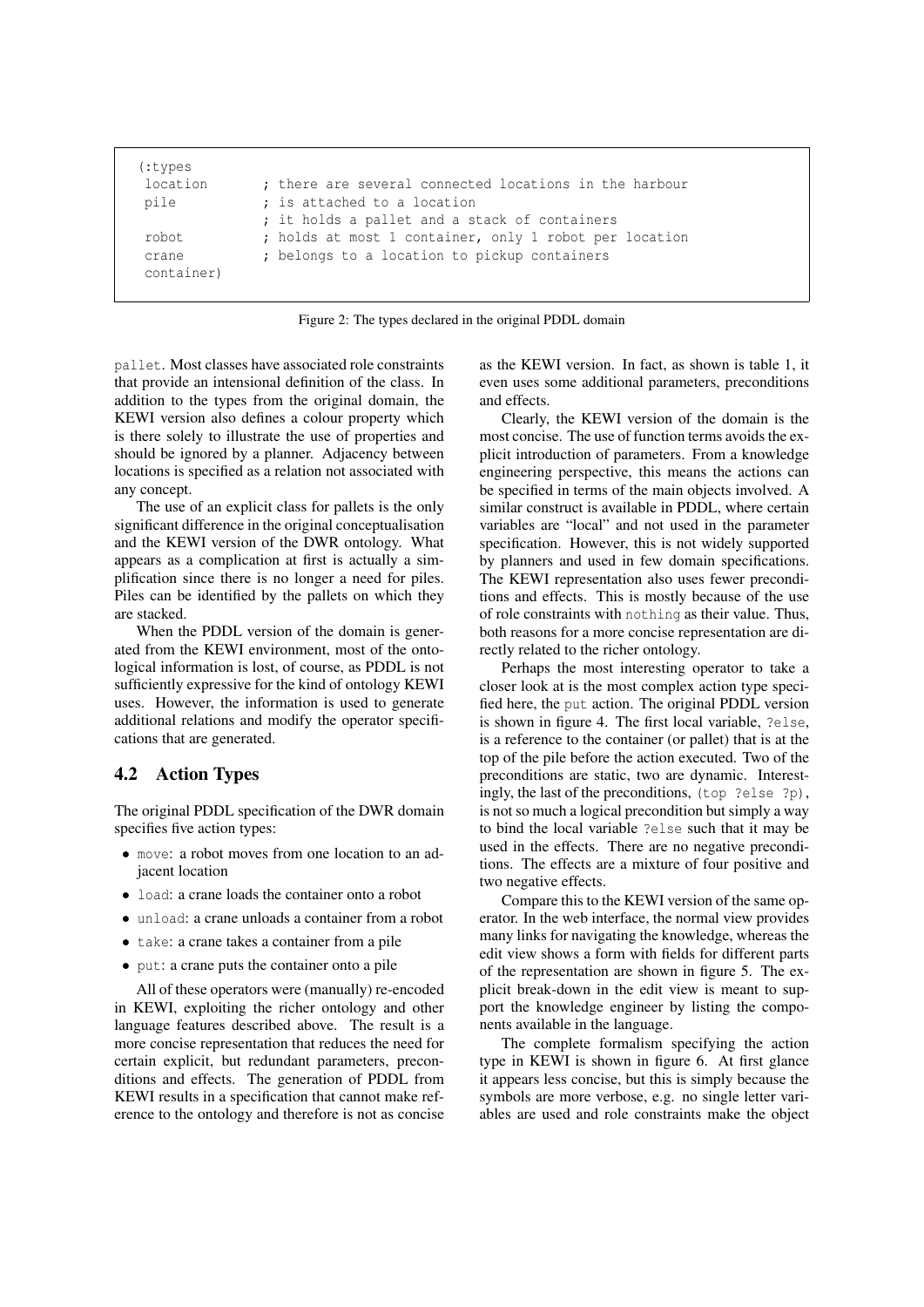```
(:class agent)
(:class crane
 (:super-class agent)
 (:role at (:min 1) (:max 1) (:class location))
 (:role holds (:max 1) (:class container)))
(:class robot
 (:super-class agent)
 (:role loaded-with (:max 1) (:class container))
 (:property has-colour (:min 1) (:max 1) (:type colour)))
(:class location
 (:role occupied-by (:max 1) (:class robot)))
(:class stackable)
(:class container
 (:super-class stackable)
 (:role on (:max 1) (:class stackable))
 (:role piled-on (:max 1) (:class pallet))
 (:property paint (:min 1) (:max 1) (:type colour)))
(:class pallet
 (:super-class stackable)
 (:role at (:min 1) (:max 1) (:class location))
 (:role top (:min 1) (:max 1) (:class stackable)))
(:property colour
 (:values ( red green blue )))
(:relation adjacent
 (:arguments ( (?loc1 location) (?loc2 location) )))
```
Figure 3: The ontology of the DWR domain in KEWI

|        | Original PDDL |       |         | <b>KEWI</b> |       |         | <b>Generated PDDL</b> |       |         |
|--------|---------------|-------|---------|-------------|-------|---------|-----------------------|-------|---------|
|        | params        | precs | effects | params      | precs | effects | params                | precs | effects |
| move   |               |       |         |             |       |         |                       |       |         |
| load   |               |       |         |             |       |         |                       |       |         |
| unload |               |       |         |             | ◠     |         |                       |       |         |
| take   |               |       |         |             |       |         |                       | −     |         |
| put    |               |       |         |             |       |         |                       | −     |         |

Table 1: Number of parameters, preconditions and effects in the different versions of the DWR domain

```
(:action put
   :parameters (?k - crane ?c - container ?p - pile)
    :vars (?else - container ?l - location)
   :precondition (and (belong ?k ?l) (attached ?p ?l)
                     (holding ?k ?c) (top ?else ?p))
    :effect (and (in ?c ?p) (top ?c ?p) (on ?c ?else)
                (not (top ?else ?p)) (not (holding ?k ?c))
                (empty ?k))))
```
Figure 4: The original PDDL version of put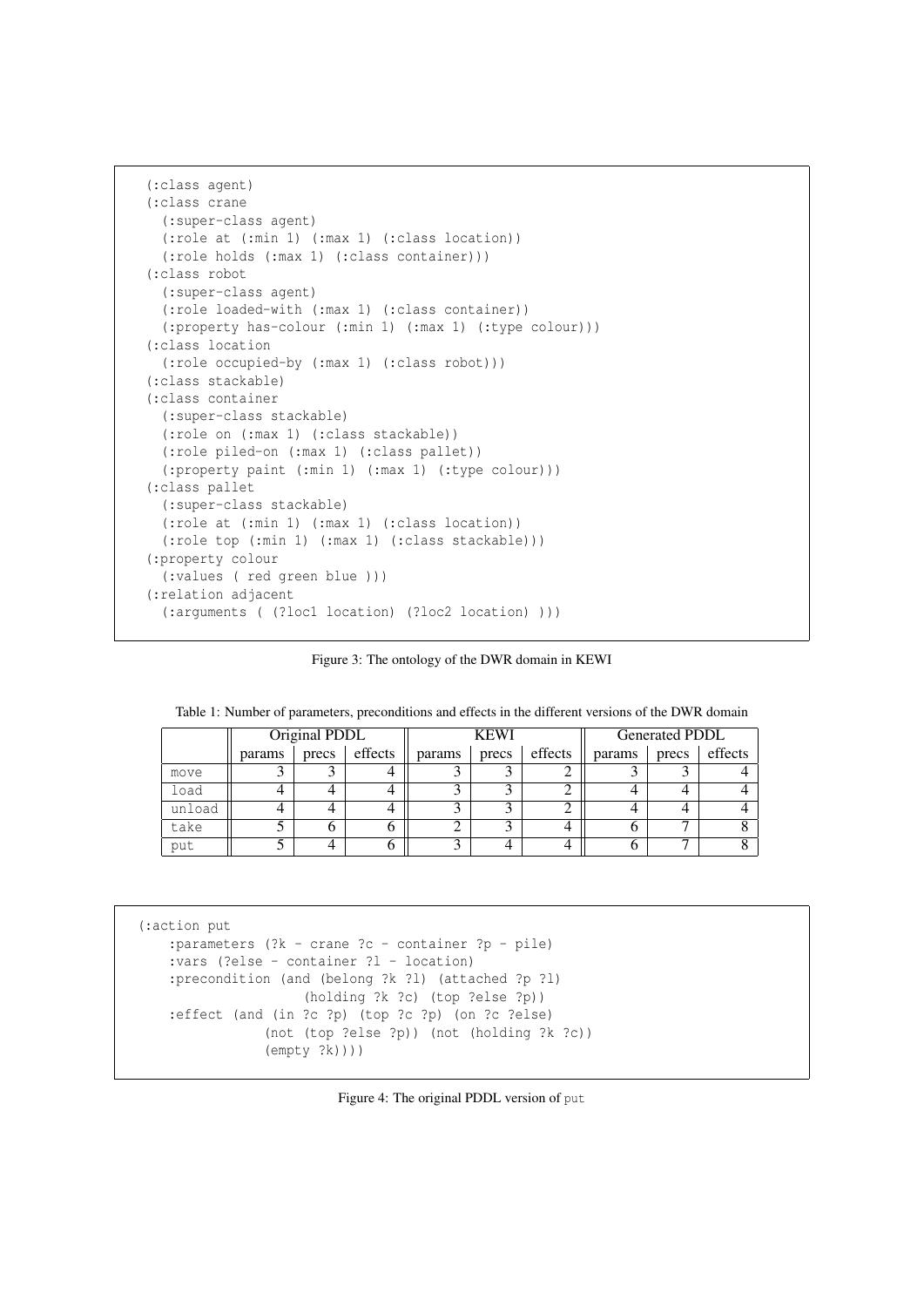| Put   test                           | $  \infty$<br>÷                                                                                                              | <b>Edit Action type Put   test</b>                                                                                                                            | $   \times$ |
|--------------------------------------|------------------------------------------------------------------------------------------------------------------------------|---------------------------------------------------------------------------------------------------------------------------------------------------------------|-------------|
| ← <i>bcalhost/drupal/node/18</i>     | A ↓ 自 ☆ ★<br>$\equiv$<br>$\nabla$ $\mathbf{C}$ $\parallel$ $\mathbf{R}$ $\parallel$ = Google                                 | ρ ☆ 自 ↓<br>$\nabla$ $\mathbb{C}$ $\left\  \mathbf{S} \right\ $ + Google<br>← ) @ localhost/drupal/node/18/edit<br>合                                           | $\equiv$    |
| ٠                                    | Hello gwickler Log out<br>Dashboard Content Structure Appearance People Modules Configuration Reports Help<br>Edit shortcuts | ٠<br>Hello gwickler Log out<br>Dashboard Content Structure Appearance People Modules Configuration Reports Help<br>Add content Find content<br>Edit shortcuts |             |
| Add content Find content<br>test     |                                                                                                                              | Home » Put                                                                                                                                                    |             |
| <b>HOME</b>                          |                                                                                                                              | Edit Action type Put o<br><b>VIEW</b><br><b>EDIT</b>                                                                                                          |             |
| Search                               | Home                                                                                                                         | Action type *<br>Put                                                                                                                                          |             |
| Navigation                           | Put<br>View Edit                                                                                                             | Name (symbol) *<br>put                                                                                                                                        |             |
| Add content<br><b>O</b> Mass Contact | published by gwickler on Mon, 03/31/2014 - 14:29                                                                             | The unique name that can be used to refer to this type of action.                                                                                             |             |
| Class hierarchy<br>Classes (A-Z)     | Name (symbol):<br>put                                                                                                        | Show row weights                                                                                                                                              |             |
| <b>Property types</b>                | Argument types of this operator:<br>?crane: crane                                                                            | <b>ARGUMENT TYPES OF THIS OPERATOR</b>                                                                                                                        |             |
| ○ Relations                          | ?cont: container                                                                                                             | ?crane: crane<br>÷                                                                                                                                            |             |
| ○ Action types                       | ?pile: pallet<br>A precondition of this operator:                                                                            | Pcont: container<br>$+$                                                                                                                                       |             |
| O Methods                            | equals (?crane at) (?pile at)                                                                                                |                                                                                                                                                               |             |
| Export Domain: KEWI                  | crane ?crane holds ?cont                                                                                                     | ?pile: pallet<br>$+$                                                                                                                                          |             |
| C Export Classes: OWL                | container 7cont piled-on nothing                                                                                             | $\oplus$                                                                                                                                                      |             |
| C Export Domain: PDDL                | container ?cont on nothing                                                                                                   |                                                                                                                                                               |             |
| O View State DB                      | An effect of this operator:                                                                                                  | The types of arguments that are used by this type of action.                                                                                                  |             |
| Manage State DB                      | container ?cont piled-on ?pile<br>container 7cont on (?pile top)                                                             | Add another item                                                                                                                                              |             |
|                                      | pallet ?pile top ?cont                                                                                                       |                                                                                                                                                               |             |
|                                      | crane ?crane holds nothing                                                                                                   |                                                                                                                                                               |             |
|                                      | <b>Description:</b>                                                                                                          | Show row weights                                                                                                                                              |             |
|                                      | Put a container held by a crane onto a pile.                                                                                 | A PRECONDITION OF THIS OPERATOR                                                                                                                               |             |
|                                      |                                                                                                                              | equals (?crane at) (?pile at)<br>$\div$                                                                                                                       |             |
|                                      | <b>Add new comment</b>                                                                                                       | <b>2crane holds ?cont</b><br>$\ddot{\mathrm{F}}$                                                                                                              |             |
|                                      | Your name<br>qwickler                                                                                                        | ?cont piled-on nothing<br>÷                                                                                                                                   |             |
| $\left\langle \right\rangle$         |                                                                                                                              | <b>2cont on nothing</b><br>$+$                                                                                                                                |             |

Figure 5: Different views of put in KEWI

type explicit. None of the local variables need to be represented in KEWI as the values they refer to can be described with functional terms.

The first of the preconditions requires the location of the crane and the location of the pile to be equal. This corresponds to the first two preconditions in the PDDL version, where the equality is implicit in the use of the same variable. The main dynamic precondition, that the crane must hold the container, is present in both representations. The remaining preconditions are necessary to make the planner work in both cases, to bind the local variable ?else or to declare the values of state-variables before execution. Normally this is not necessary in KEWI, unless there is no previous value (i.e. the value is nothing) which is the case here. This could be avoided through the use of axioms, which can be declared in the KEWI ontology, but are not currently used for reasoning. Such an axiom would state that, if a container is held by a crane, this container is not on another stackable object (container or pallet) and that this container is not piled on any pallet. Using axioms like this would avoid the last two preconditions shown in the KEWI operator.

The effects of the KEWI version are fairly straight forward. The first effect corresponds to the first effect of the original operator. The second effect corresponds to the third original effect, where the previously top-most container is referred to by a function term, rather than a local variable. The third KEWI effect corresponds directly to the second original effect and the first negative effect. The use of a state-

variable makes this more concise in KEWI. The final KEWI effect corresponds to the second negative original effect and the final positive effect.

The final version of the put operator is the PDDL version that is generated by KEWI. The full specification is not shown here as the additional parameters, preconditions and effects are just artefacts of the translation process, and they are not very interesting. For example, the equality precondition in KEWI translates into two additional parameters and preconditions, one for each function term. Then the equality itself becomes another precondition on the two new parameters. Clearly, there is optimisation potential, but since this representation is not meant for human consumption and planners should be well capable of compiling out these redundancies, this is not something we are going to dwell on.

### 4.3 Planning with KEWI

More interesting is to see what a planner actually makes of the PDDL generated by KEWI compared to the original PDDL version. To this end, we have taken two DWR problems<sup>1</sup> and adapted them to the representation used in the generated KEWI. This has to be done manually, which is why only two examples were used. The translation is fairly straightforward, requiring the change of all predicate names and

<sup>1</sup>See http://projects.laas.fr/planning/ for a full definition of these problems.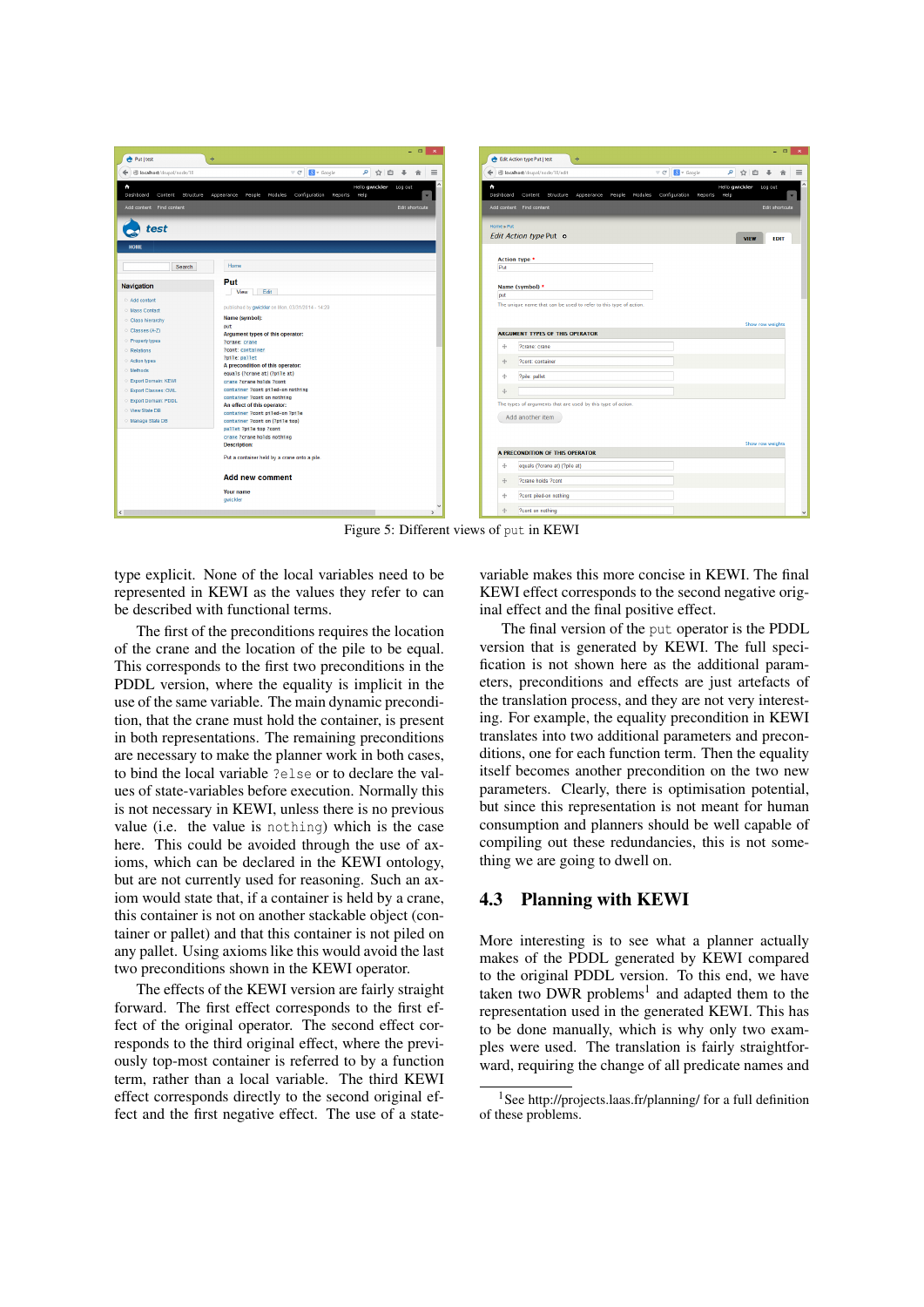```
(:action-type put
 (:arguments ( (?crane crane) (?cont container) (?pile pallet) ))
 (:precondition (:and
    (:relation equals ( (crane.at ?crane) (pallet.at ?pile) ))
    (:constraint crane.holds ( ?crane ?cont ))
    (:constraint container.piled-on ( ?cont nothing ))
    (:constraint container.on ( ?cont nothing ))))
 (:effect (:and
    (:constraint container.piled-on ( ?cont ?pile ))
    (:constraint container.on ( ?cont (pallet.top ?pile) ))
    (:constraint pallet.top ( ?pile ?cont ))
    (:constraint crane.holds ( ?crane nothing )))))
```
Figure 6: The KEWI version of put

in one case swapping the order of the parameters. The change from a single pallet to multiple pallets but no piles was surprisingly trivial. The only real difference is the occupied predicate used in the original problems. The KEWI-generated PDDL contains a location-no-occupied-by predicate which is effectively the complement of the occupied predicate, indicating when a location is free.

With these two problems translated (manually) it was then possible to run a planner on them. We have chosen the FF planning system, a robust state-space search planner that supports all the features used in the original as well as the generated version of the problem. The result is shown in table 2.

The first problem is a very simple case with two locations, one robot and six containers to be moved to the other location. The second problem is complex, involving eight locations and three robots that need to shift more than 20 containers around the locations. The initial reachability analysis performed by FF shows that the KEWI generated version has more facts and actions, which means the additional predicates give rise to some redundant information that cannot be compiled away by the planner. Interestingly enough, this redundant information leads to a smaller number of states being explored for both problems. However, processing the additional information incurs an overhead that results in a larger overall search time. While this is not good news, it must also be pointed out that the resulting plan is shorter at least for the more complex problem. Thus, one could argue the performance is roughly equivalent for the original and the KEWI-generated versions.

## 4.4 Further Evaluation

This work is being carried out with an industrial partner with significant experience in control and automation as well as simulation, and we are using a real application of knowledge acquisition and engineering in their area of expertise. The development of KEWI is in fact work in progress, and its evaluation is ongoing, and being done in several ways: (i) An expert engineer from the industrial partner is using KEWI, in parallel with the developers, to build up a knowledge base of knowledge about artefacts, operations, procedures etc. in their domain. (ii) We have created a hand-crafted PDDL domain and problem descriptions of part of the partner's domain and for the same problem area we have generated PDDL automatically from a tool inside KEWI. We are in the process of comparing the two methods and the PDDL produced. An interface to a simulation system is being developed which will help in this aspect. (iii) We are working with another planning project in the same application, which aims to produce natural language explanations and argumentation supporting plans. In the future we believe to combine KEWI with this work, in order that (consistent with involving the user in model creation) the user will be able to better validate the planning operation.

## 5 CONCLUSIONS

In this paper we have introduced KEWI, a knowledge engineering tool for modelling planning tasks, and we have given a formal account of parts of its structure and tools. KEWI represents domain knowledge in an object-centred way which is more compact and expressive than PDDL (which uses a literal-centred approach to representing domain knowledge).

As well as the usual advantages of an objectcentred approach, the use of a rich ontology with numeric role constraints enables the use of function